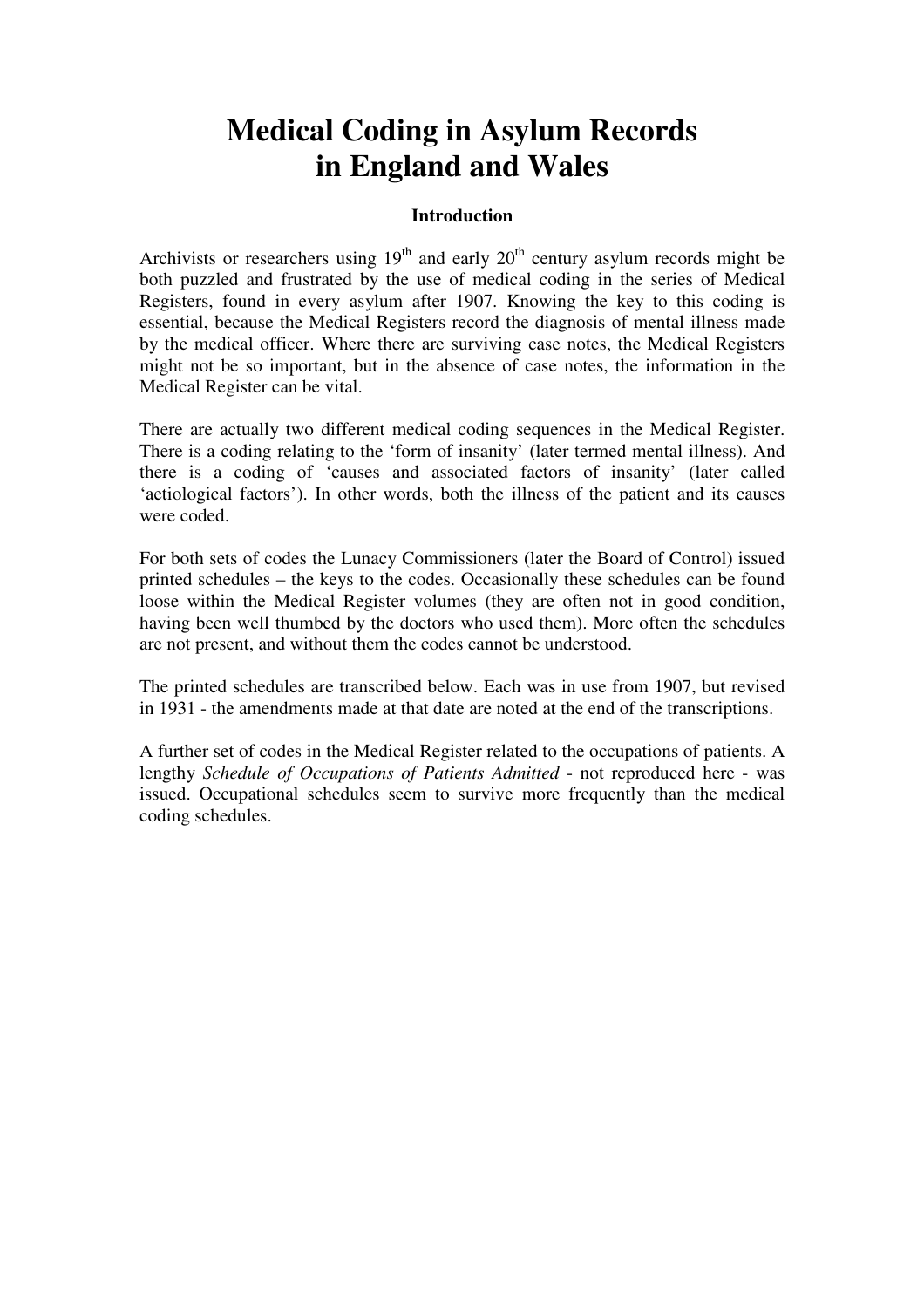# SCHEDULE OF FORMS OF INSANITY

as at the time of record.

(FORMS 1B AND 2B OF RULES OF COMMISSIONERS IN LUNACY.)

#### I. Congenital or Infantile mental deficiency (Idiocy or Imbecility) occurring as early in life as it can be observed.

Symbols to be entered in the Registers.

Intellectual—

- I. 1. *a.* With Epilepsy.
- I. 1. *b*. Without Epilepsy.<br>
I. 2 Moral
- Moral.

#### II. Insanity occurring later in life.

Symbols to be entered in the Registers.

- II. 1. Insanity with Epilepsy.
- II. 2. General Paralysis of the Insane.
- II. 3. Insanity with the grosser brain lesions.
- II. 4. Acute Delirium (Acute delirious mania).
- II. 5. Confusional Insanity.
- II. 6. Stupor.
- II. 7. Primary Dementia.

Mania—

- II. 8. *a.* Recent.
- II. 8. *b*. Chronic.
- II. 8. *c.* Recurrent.

Melancholia—

- II. 9. *a.* Recent.
- II. 9.*b.* Chronic.
- II. 9. *c.* Recurrent.
- II. 10. Alternating Insanity.

Delusional Insanity—

- II. 11. *a.* Systematised.
- II. 11. *b.* Non-Systematised.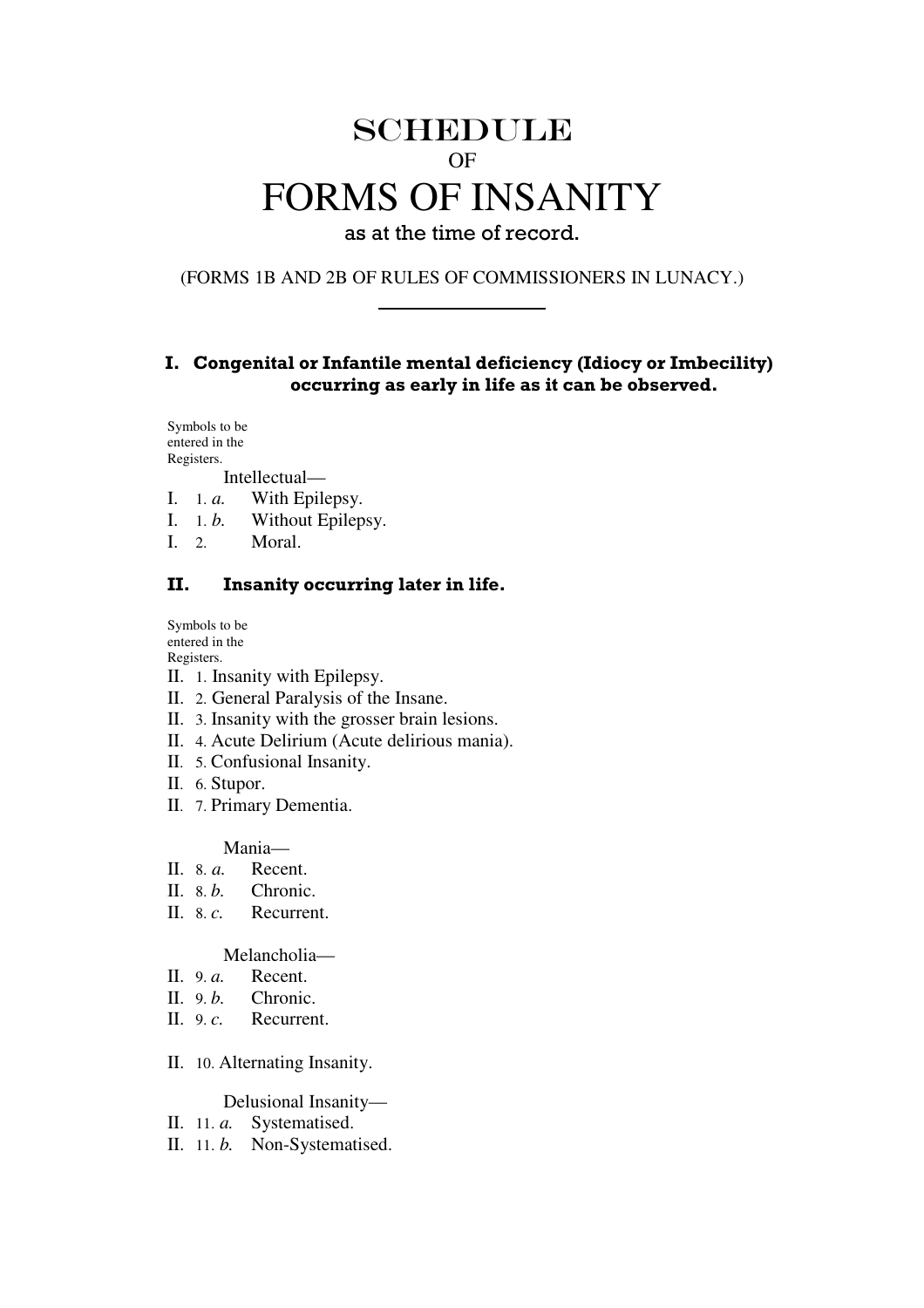Volitional Insanity—

- II. 12. *a.* Impulse.
- II. 12*. b.* Obsession.
- II. 12. *c.* Doubt.
- II. 13. Moral Insanity.
	- Dementia—
- II. 14. *a.* Senile.
- II. 14*. b.* Secondary or Terminal.

(105,045). Wt.25,921—1161. 250. 10/14. A.&E.W.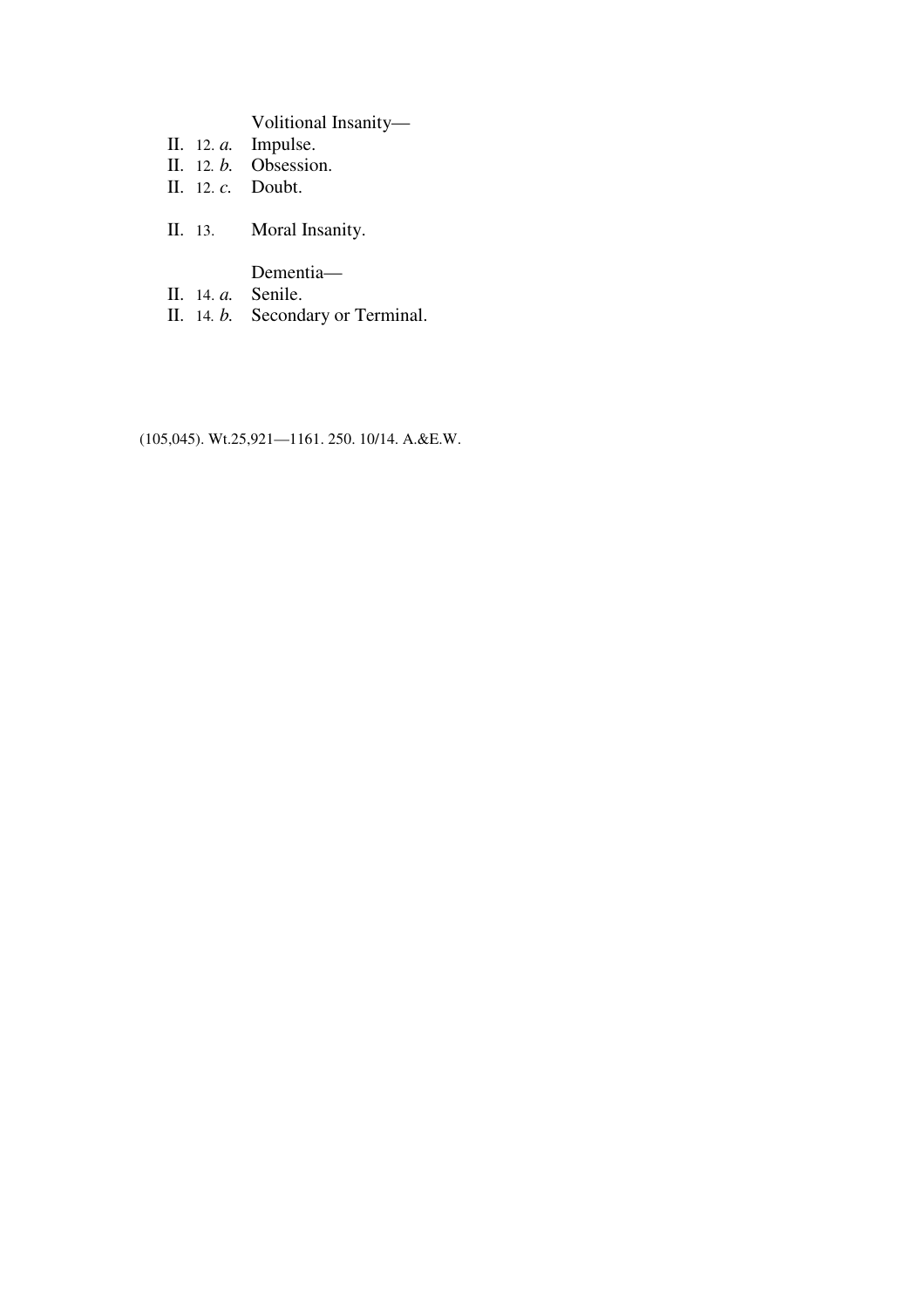### SCHEDULE OF CAUSES AND ASSOCIATED FACTORS OF INSANITY.

#### To be returned as Principal Causes, or as Contributory or Associated Factors, with Symbols for purposes of Tabulation.

#### (FORMS 1B. AND 2.A. OF RULES OF COMMISSIONERS IN LUNACY.)

 $\overline{a}$ 

|                                                                     |            |          |                                                    |          |          |          | Symbols to be<br>entered in the<br>Registers. |
|---------------------------------------------------------------------|------------|----------|----------------------------------------------------|----------|----------|----------|-----------------------------------------------|
| HEREDITY (excluding Cousins, Nephews, Nieces and off-spring)—       |            |          |                                                    |          |          |          |                                               |
| <b>Insane Heredity</b>                                              | $\cdots$   |          |                                                    | $\cdots$ | $\cdots$ | $\cdots$ | A. 1.                                         |
| <b>Epileptic Heredity</b>                                           | $\cdots$   | $\cdots$ | $\cdots$                                           | $\cdots$ | .        | $\cdots$ | A. 2.                                         |
| Neurotic Heredity [including only Hysteria, Neurasthenia, Spasmodic |            |          |                                                    |          |          |          |                                               |
| (idiopathic) Asthma and Chorea]                                     |            |          | $\cdots$                                           | $\cdots$ | $\cdots$ | $\cdots$ | A. 3.                                         |
| Eccentricity (in marked degree)                                     |            |          | $\cdots$                                           | $\cdots$ | $\cdots$ | .        | A. 4.                                         |
| Alcoholism<br>$\cdots$ $\cdots$ $\cdots$ $\cdots$                   |            |          | $\sim$ $\sim$ $\sim$ $\sim$                        | $\cdots$ | $\cdots$ | $\cdots$ | A. 5.                                         |
| MENTAL INSTABILITY as revealed by-                                  |            |          |                                                    |          |          |          |                                               |
| Moral Deficiency                                                    | $\ldots$   |          | $\sim$ 111 $\sim$ 111 $\sim$ 111 $\sim$ 111 $\sim$ |          | $\cdots$ |          | B.1.                                          |
| Congenital Mental Deficiency, not amounting to Imbecility           |            |          |                                                    |          |          |          | <b>B.</b> 2.                                  |
| Eccentricity                                                        | $\cdots$   |          | $\cdots$ $\cdots$                                  | $\cdots$ |          |          | <b>B.</b> 3.                                  |
| DEPRIVATION OF SPECIAL SENSE-                                       |            |          |                                                    |          |          |          |                                               |
| Smell and Taste (either or both)                                    |            |          | $\cdots$                                           | $\cdots$ | $\cdots$ | $\cdots$ | $C.1$ .                                       |
| Hearing                                                             |            | $\cdots$ | $\cdots$                                           | $\cdots$ | $\cdots$ | $\cdots$ | C.2.                                          |
| $Signt$<br>$\cdots$                                                 | $\cdots$   | $\cdots$ | $\cdots$                                           | .        | $\cdots$ |          | C.3.                                          |
| <b>CRITICAL PERIODS-</b>                                            |            |          |                                                    |          |          |          |                                               |
| Puberty and Adolescence                                             |            | .        | $\cdots$                                           | $\cdots$ | $\cdots$ | .        | D.1.                                          |
| Climacteric<br>$\cdots$                                             | $\dddotsc$ |          | $\cdots$                                           | .        | $\cdots$ | .        | D. 2.                                         |
| Senility<br>$\cdots$                                                | $\ldots$   | $\cdots$ | $\cdots$                                           | $\cdots$ | $\cdots$ | $\cdots$ | D. 3.                                         |
| <b>CHILD BEARING-</b>                                               |            |          |                                                    |          |          |          |                                               |
| Pregnancy                                                           |            |          |                                                    |          |          |          | $E.1$ .                                       |
| $\cdots$<br>Puerperal state (nor septic)                            | $\ldots$   | $\cdots$ | $\cdots$                                           | $\cdots$ | $\cdots$ | .        | E. 2.                                         |
| Lactation                                                           |            | $\cdots$ | $\cdots$                                           | $\cdots$ | $\cdots$ | $\cdots$ | E. 3.                                         |
|                                                                     |            | $\cdots$ | $\cdots$                                           | $\cdots$ | $\cdots$ | $\cdots$ |                                               |
| <b>MENTAL STRESS-</b>                                               |            |          |                                                    |          |          |          |                                               |
| Sudden Mental Stress                                                |            | $\cdots$ | $\cdots$                                           | $\cdots$ | $\cdots$ | .        | F. 1.                                         |
| <b>Prolonged Mental Stress</b>                                      |            |          |                                                    |          |          |          | F. 2.                                         |
| PHYSIOLOGICAL DEFECTS AND ERRORS-                                   |            |          |                                                    |          |          |          |                                               |
| Malnutrition in early life (signs of Rickets, &c.)                  |            |          |                                                    |          |          | .        | G.1                                           |
| Privation and Starvation                                            |            | $\cdots$ | $\cdots$                                           | $\cdots$ | .        | .        | G.2.                                          |
| Over-exertion (physical)                                            |            | .        | $\cdots$                                           | $\cdots$ | $\cdots$ |          | G. 3.                                         |
| Masturbation                                                        | $\cdots$   | $\cdots$ |                                                    | $\cdots$ | $\cdots$ |          | G. 4.                                         |
| Sexual excess                                                       | $\cdots$   | $\cdots$ | $\cdots$                                           | $\cdots$ | $\cdots$ |          | G. 5.                                         |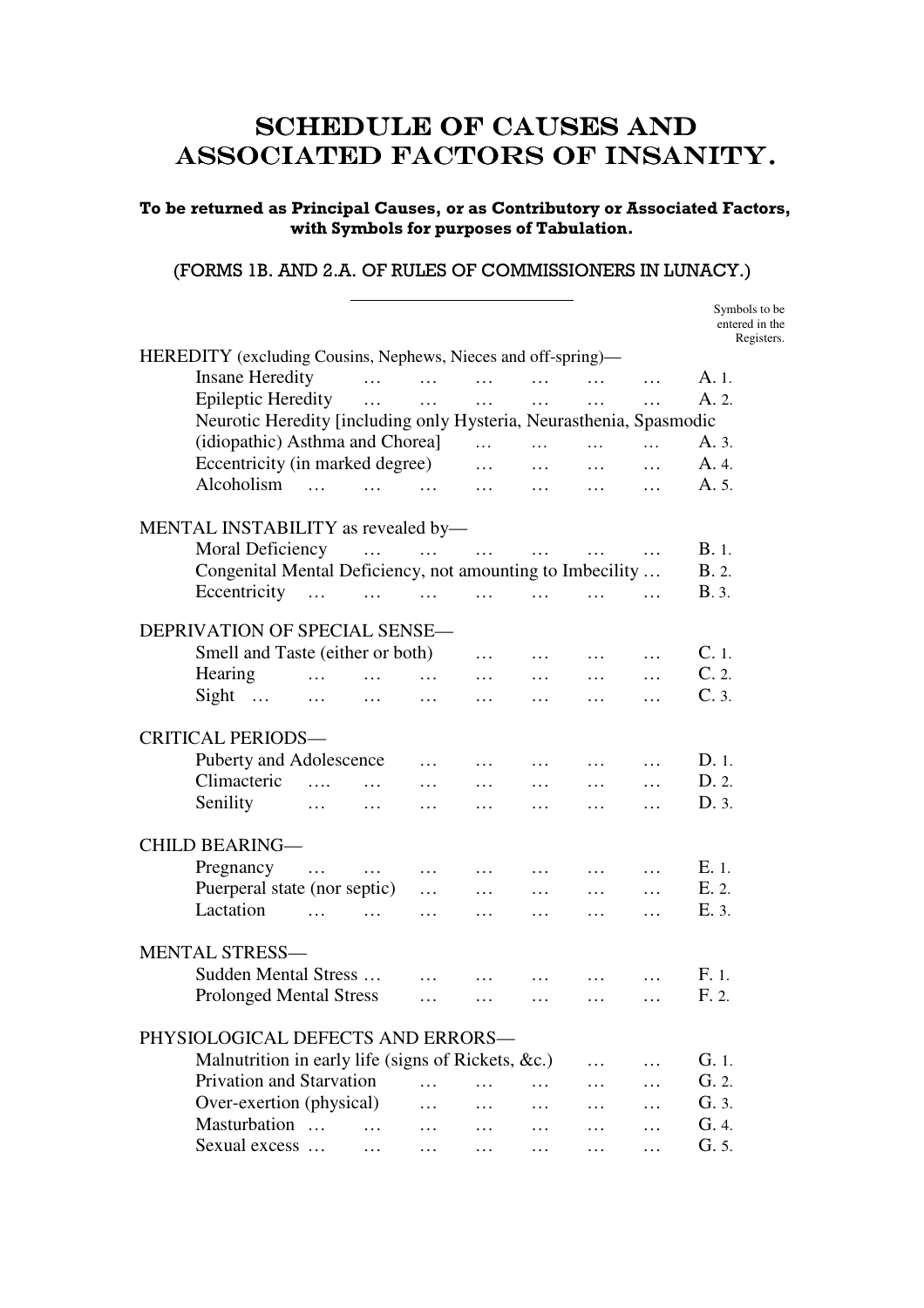| TOXIC—                                                               |                       |                                          |          |           |              |                                         |        |  |  |
|----------------------------------------------------------------------|-----------------------|------------------------------------------|----------|-----------|--------------|-----------------------------------------|--------|--|--|
| Alcohol                                                              | $\cdots$              | $\cdots$                                 | .        |           | $\cdots$     | .                                       | H. 1.  |  |  |
| Drug Habit (morphia, cocaine, &c.)                                   |                       |                                          | $\cdots$ | $\cdots$  | $\cdots$     | $\cdots$                                | H. 2.  |  |  |
| Lead and other such poisons                                          |                       |                                          | $\cdots$ | $\cdots$  | $\cdots$     | $\cdots$                                | H. 3.  |  |  |
| Tuberculosis<br>$\cdots$                                             | $\dddotsc$            | $\cdots$                                 | $\cdots$ | $\cdots$  | $\cdots$     | $\cdots$                                | H. 4.  |  |  |
| Influenza<br>$\cdots$                                                | $\cdots$              | $\sim$ $\sim$ $\sim$                     | $\cdots$ | $\cdots$  | $\ldots$     | $\cdots$                                | H. 5.  |  |  |
| Puerperal sepsis                                                     | $\cdots$ $\cdots$     |                                          | $\cdots$ | $\ldots$  | $\ldots$     | .                                       | H. 6.  |  |  |
| Other specific Fevers                                                |                       | $\cdots$                                 | $\cdots$ | $\cdots$  | $\cdots$     | .                                       | H. 7.  |  |  |
| Syphilis, acquired}                                                  |                       | {all patients believed to have suffered} |          |           |              |                                         | H. 8.  |  |  |
| Syphilis, congenital}<br>{at any time in their lives from Syphilis}. |                       |                                          |          |           |              |                                         |        |  |  |
|                                                                      |                       | {to be entered.}                         |          |           |              |                                         |        |  |  |
| Other Toxins                                                         |                       |                                          |          |           |              |                                         | H. 10. |  |  |
| TRAUMATIC-                                                           |                       |                                          |          |           |              |                                         |        |  |  |
| Injuries<br>$\cdots$                                                 | $\cdots$              | $\cdots$                                 |          | $\cdots$  | $\cdots$     | $\ddots$                                | I. 1.  |  |  |
| Operations<br>$\cdots$                                               | $\cdots$              | $\cdots$                                 | $\cdots$ | $\cdots$  | $\cdots$     | $\cdots$                                | I. 2.  |  |  |
| Sunstroke<br>$\ddotsc$                                               | $\cdots$              | $\cdots$                                 | $\cdots$ | $\cdots$  | $\cdots$     | $\cdots$                                | I. 3.  |  |  |
|                                                                      |                       |                                          |          |           |              |                                         |        |  |  |
| DISEASES OF THE NERVOUS SYSTEM-                                      |                       |                                          |          |           |              |                                         |        |  |  |
| Lesions of the Brain                                                 | $\cdots$              | $\dddotsc$                               | $\cdots$ | $\cdots$  |              |                                         | K. 1.  |  |  |
| Lesions of the Spinal Cord and Nerves                                |                       |                                          |          | $\cdots$  | $\cdots$     | .                                       | K. 2.  |  |  |
| Epilepsy<br>and the same of the same of the same                     |                       |                                          | $\cdots$ | $\cdots$  | $\cdots$     | .                                       | K. 3.  |  |  |
| Other defined }                                                      |                       | {Limited to Hysteria, Neurasthenia,}     |          |           |              |                                         |        |  |  |
| Neuroses {Spasmodic Asthma, Chorea }                                 |                       |                                          |          |           |              | .                                       | K. 4.  |  |  |
| Other Neuroses, which occurred in Infancy or Childhood               |                       |                                          |          |           |              |                                         |        |  |  |
| (limited to Convulsions and Night-terrors)                           |                       |                                          |          |           | $\dddotsc$   | .                                       | K. 5.  |  |  |
|                                                                      |                       |                                          |          |           |              |                                         |        |  |  |
| <b>OTHER BODILY AFFECTIONS</b>                                       |                       |                                          |          |           |              |                                         |        |  |  |
| Haemopoietic System (Anaemia, &c.)                                   |                       |                                          |          | .         | .            | .                                       | L.1.   |  |  |
| Cardio-Vascular degeneration                                         |                       |                                          | $\cdots$ | $\ldots$  | $\cdots$     | .                                       | L. 2.  |  |  |
| <b>Valvular Heart Disease</b>                                        |                       | $\cdots$                                 | $\cdots$ | $\cdots$  | $\cdots$     | .                                       | L. 3.  |  |  |
| Respiratory System (excluding Tuberculosis)                          |                       |                                          |          |           | $\cdots$     | .                                       | L. 4.  |  |  |
| Gastro-intestinal System                                             |                       |                                          | $\cdots$ | $\cdots$  |              |                                         | L. 5.  |  |  |
| Renal and Vesical System                                             |                       | $\cdots$                                 | $\cdots$ | $\cdots$  |              |                                         | L. 6.  |  |  |
| Generative System (excluding Syphilis)                               |                       |                                          |          | $\cdots$  | $\cdots$     | $\cdots$                                | L. 7.  |  |  |
| Other General Affections not above included (e.g., Diabetes,         |                       |                                          |          |           |              |                                         |        |  |  |
| Myxoedema, &c.)                                                      |                       | $\mathbf{1}$                             | $\cdots$ | $\cdots$  | $\cdots$     | $\mathcal{L} = \mathcal{L} \mathcal{L}$ | L. 8.  |  |  |
|                                                                      |                       |                                          |          |           |              |                                         |        |  |  |
| Instances in which NO PRINCIPAL FACTOR could with certainty          |                       |                                          |          |           |              |                                         |        |  |  |
| be assigned, but in which one or more Factors were ascertained,      |                       |                                          |          |           |              |                                         |        |  |  |
| and were returned as Contributory or Associated                      |                       |                                          |          | $\ddotsc$ | $\mathbf{1}$ | $\ddots$                                | M.     |  |  |
|                                                                      |                       |                                          |          |           |              |                                         |        |  |  |
| NO FACTOR ASSIGNABLE, notwithstanding full                           |                       |                                          |          |           |              |                                         |        |  |  |
| history and observation                                              | $\dddot{\phantom{0}}$ |                                          |          |           |              |                                         | N.     |  |  |
|                                                                      |                       |                                          |          |           |              |                                         |        |  |  |
| NO FACTOR ASCERTAINED, history defective                             |                       |                                          |          | $\cdots$  | $\cdots$     |                                         | Ο.     |  |  |
| (105.046). Wt.25,921-1161. 250. 10/14. A.&E.W.                       |                       |                                          |          |           |              |                                         |        |  |  |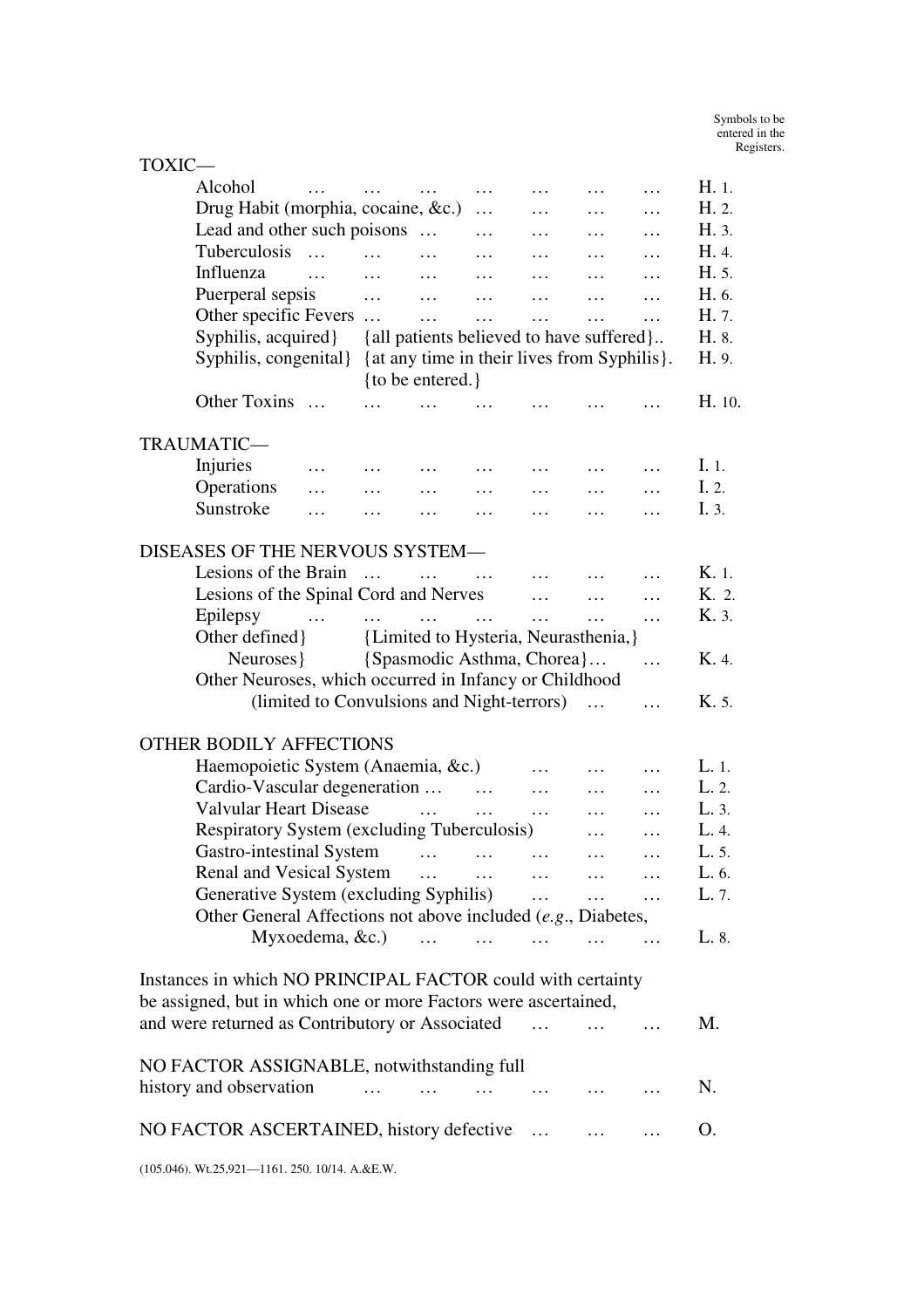## **Notes on the Coding Schedules**

#### **Schedule of Forms of Insanity**

The *Schedule of Forms of Insanity* was in use from 1907 onwards. In 1931 an amended version was produced, called *'Schedule of Forms of Mental Illness' (Forms 6 and 8 of the Mental Treatment Rules, 1930*). *[3732 14361/1207 500 10/31 615 F A]*.

The 1931 version added the following additional code to the schedule:-

*re.* Voluntary Patients—

II. 15. Where none of the above forms is applicable, this symbol should be used. The name of one or other of the psycho-neurosis, if diagnosed, should have been inserted in the "Observations" column of the Medical Register.

#### **Schedule of Causes and Associated Factors of Insanity**

The *Schedule of Causes* was in use from 1907 onwards. In 1931 a re-named version was produced, called *'Schedule of Aetiological Factors. To be returned as Principal or Associated Factors, with Symbols, for purposes of Tabulation.' (Forms 6, 7, and 8 of the Mental Treatment Rules, 1930). [3739 14461/1208 250 10/31 615 F A].* The coding in the 1931 version was identical to the earlier schedule.

## **The background to the coding**

In 1907, Medical Registers, along with new Civil Registers and separate Registers of Deaths and Registers of Discharges, were introduced by the Commissioners in Lunacy as the new statutory registers to be kept by asylums and hospitals for the insane.

The Medical Register and the Civil Register together contained the information about patients' admissions, but with the medical and the general details now separated; hitherto these had both been contained together in a Registry of Admissions Book (admission register). This meant that the medical information could now be more easily accessed and standardised through systematic coding. The separation of the Registers of Discharges and of Deaths similarly allowed for better and clearer information. The idea behind these changes was to provide a more accurate and consistent basis for asylum statistics.

The suggestion for the change came from the Medico-Psychological Association (MPA), which represented doctors working in the specialty of mental science. The Association had been founded in 1841 (it was called the Association of Medical Officers of Hospitals for the Insane until 1865), and since its inception it had had an interest in the registering and collecting of asylum statistics. One of its first tasks in 1842 had been to draw up its own form of admission register, containing much more extensive information than was then generally collected, with the aim of providing extensive statistical information both for individual asylums and for comparative